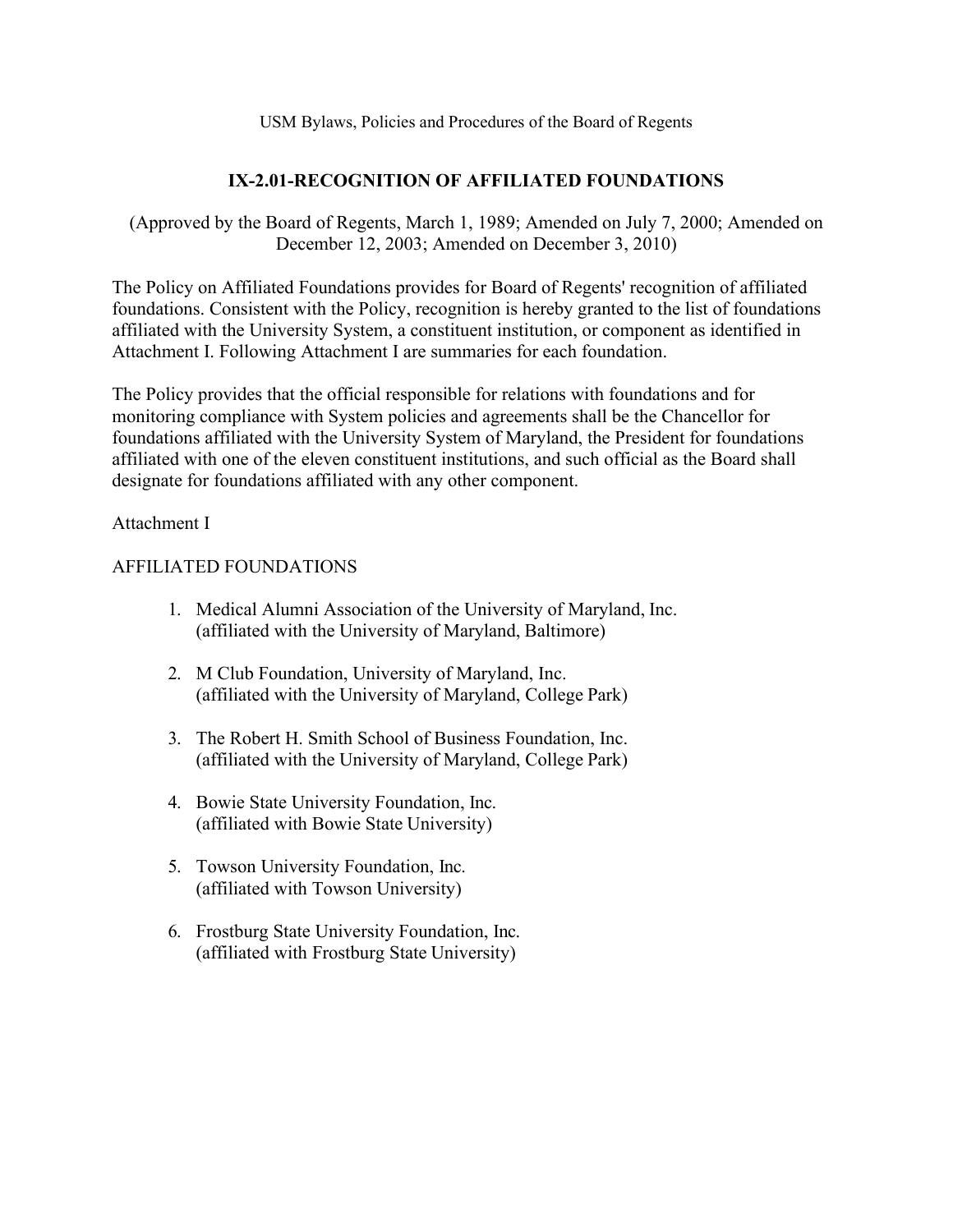- 7. Coppin State College Development Foundation, Inc. (affiliated with Coppin State College)
- 8. University of Baltimore Educational Foundation, Inc. (affiliated with the University of Baltimore)
- 9. Salisbury State University Foundation, Inc. (affiliated with Salisbury State University)
- 10. The Maryland 4-H Club Foundation, Inc. (affiliated with the University of Maryland, College Park)
- 11. The University of Maryland Foundation, Inc. (affiliated with the University System of Maryland)
- 12. University of Maryland, College Park Foundation, Inc. (affiliated with the University of Maryland, College Park)
- 13. University of Maryland Baltimore Foundation, Inc. (affiliated with the University of Maryland, Baltimore)
- 14. The Ward Foundation, Inc. (affiliated with Salisbury University)
- 15. The Maryland Center at Bowie State University, Inc. (affiliated with Bowie State University)
- 16. The Harry R. Hughes Center for Agro-Ecology (affiliated with the University of Maryland, College Park)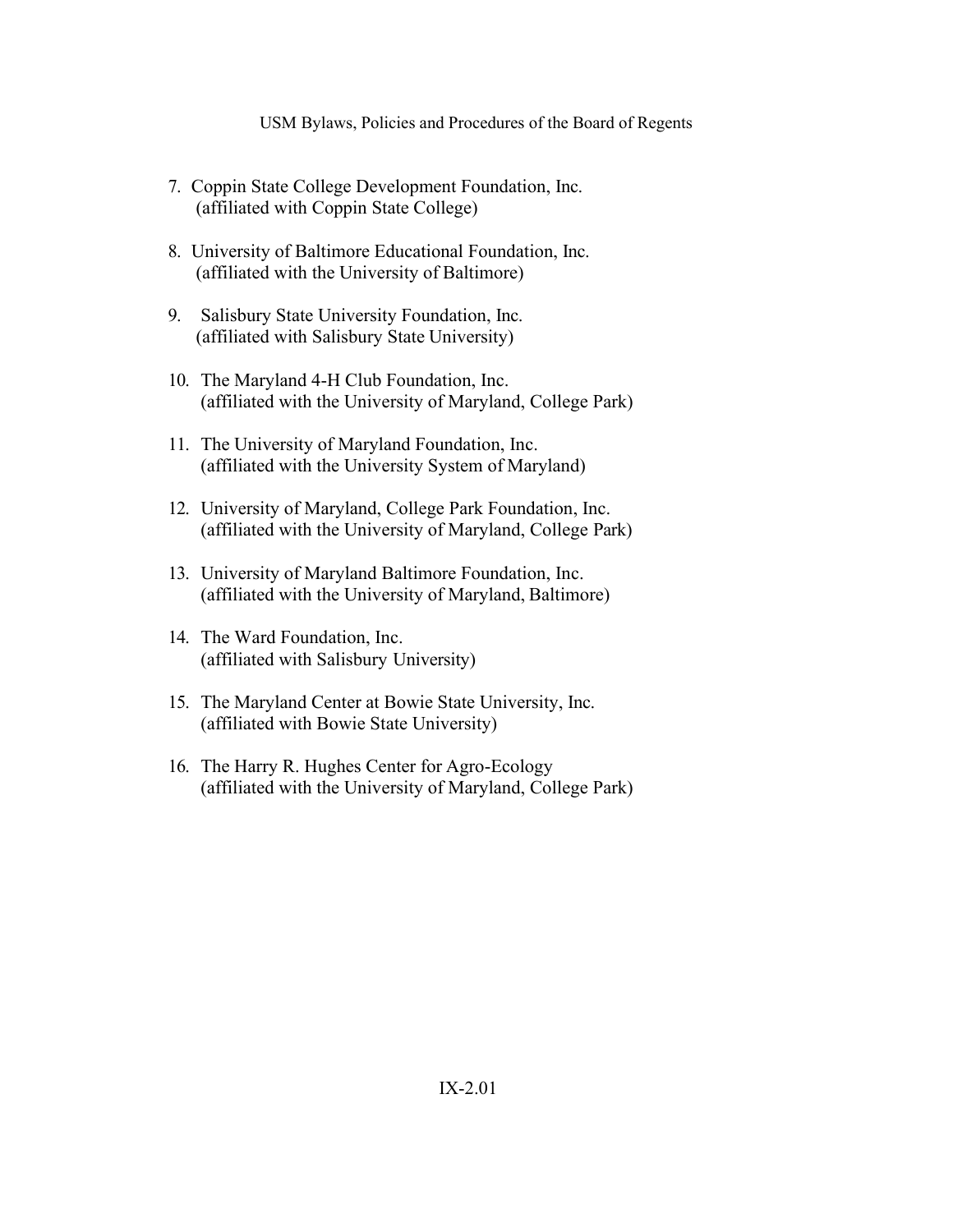## **Medical Alumni Association of the University of Maryland, Inc.**

As provided by the University System of Maryland Policy on Affiliated Foundations adopted by the Board of Regents on March 1, 1989, the Board of Regents of the University System of Maryland hereby recognizes the Medical Alumni Association of the University of Maryland, Inc**.**  as a foundation created and operated in support of the interests of the School of Medicine, University of Maryland, Baltimore. The Medical Alumni Association of the University of Maryland, Inc. has operated as a Maryland tax-exempt corporation since 1875. Its purpose is to support the School of Medicine by receipt and administration of alumni contributions to the School. The Medical Alumni Association of the University of Maryland, Inc. shall comply with the University System of Maryland Policy on Affiliated Foundations. The President of the University of Maryland, Baltimore, is the official responsible for relations with the Medical Alumni Association of the University of Maryland, Inc., including monitoring compliance with USM policies and with agreements between the foundation and the University of Maryland, Baltimore.

Recognition granted on March 1, 1989

# **M Club Foundation, University of Maryland, Inc.**

As provided by the University System of Maryland Policy on Affiliated Foundations adopted by the Board of Regents on March 1, 1989, the Board of Regents of the University System of Maryland hereby recognizes the M Club Foundation, University of Maryland, Inc. as a foundation created and operated in support of the interests of the University of Maryland, College Park. The M Club Foundation, University of Maryland, Inc. has operated as a Maryland nonprofit corporation since October 1923. Its purpose is to provide funds to the general scholarship fund of the University of Maryland, College Park. The M Club Foundation, University of Maryland, Inc. shall comply with the University System of Maryland Policy on Affiliated Foundations. The President of University of Maryland, College Park, is the official responsible for relations with the M Club Foundation, University of Maryland, Inc. including monitoring compliance with USM policies and with agreements between the foundation and the University of Maryland, College Park.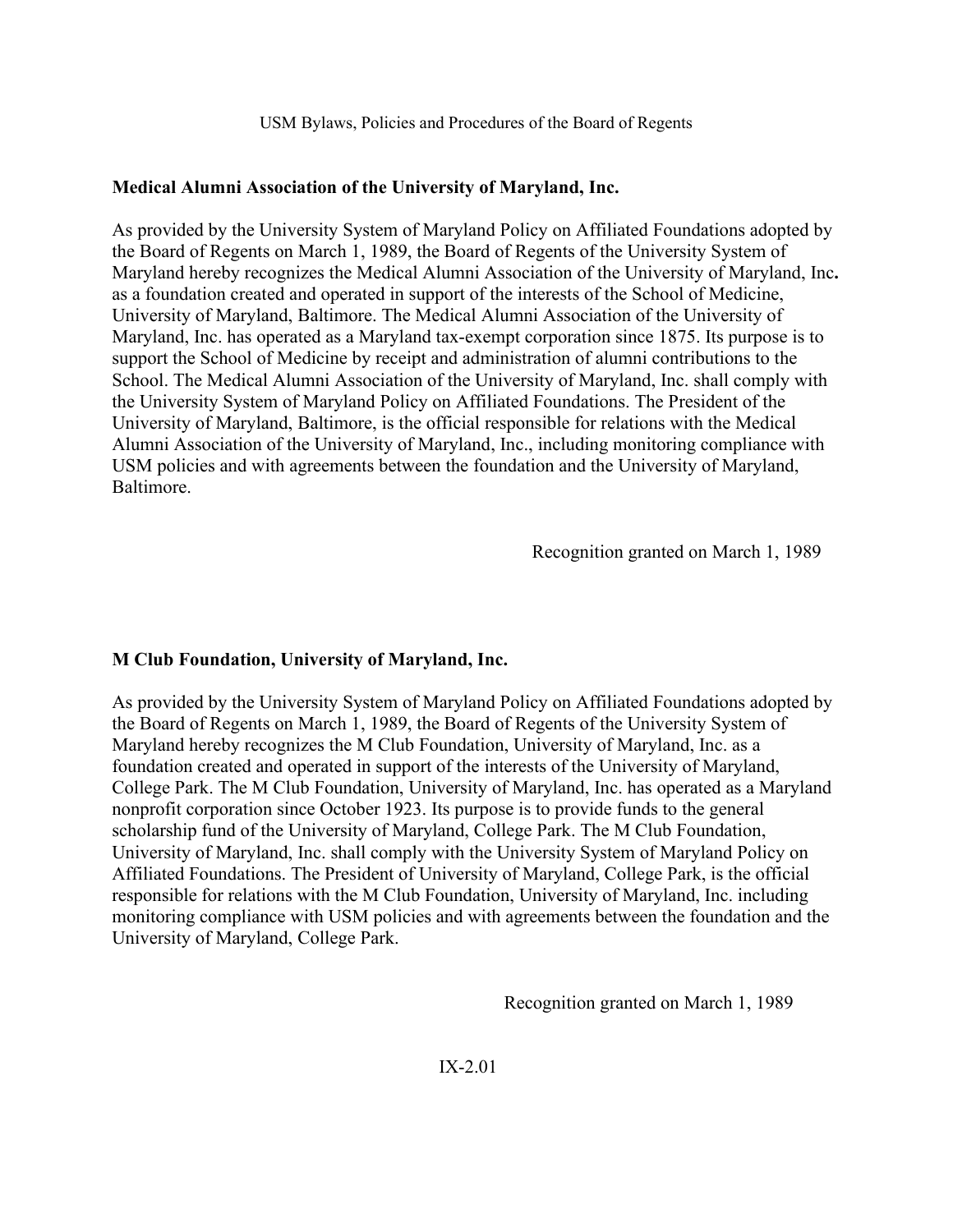## **The Robert H. Smith School of Business Foundation, Inc**.

As provided by the University System of Maryland Policy on Affiliated Foundations adopted by the Board of Regents on March 1, 1989, the Board of Regents of the University System of Maryland hereby recognizes the Robert H. Smith School of Business Foundation, Inc. as a foundation created and operated in support of the interests of the University of Maryland, College Park. The Robert H. Smith School of Business Foundation, Inc., originally incorporated as the Business & Management Foundation, Inc., has operated as a Maryland nonprofit corporation since November 1973. Its purpose is to encourage grants and contributions and generate and maintain educational and support funds for the University of Maryland, College Park. The Robert H. Smith School of Business Foundation, Inc. shall comply with the University System of Maryland Policy on Affiliated Foundations. The President of the University of Maryland, College Park, is the official responsible for relations with the Robert H. Smith School of Business Foundation, Inc. including monitoring compliance with USM policies and with agreements between the foundation and the University of Maryland, College Park.

Recognition granted on March 1, 1989

## **Bowie State University Foundation, Inc.**

As provided by the University System of Maryland Policy on Affiliated Foundations adopted by the Board of Regents on March 1, 1989, the Board of Regents of the University System of Maryland hereby recognizes Bowie State University Foundation, Inc. as a foundation created and operated in support of the interests of Bowie State University. Bowie State University Foundation, Inc. has operated as a Maryland nonprofit corporation since November 5, 1971. Its purpose is to enhance Bowie State University through solicitation of private philanthropy. Bowie State University Foundation, Inc. shall comply with the University System of Maryland Policy on Affiliated Foundations. The President of Bowie State University is the official responsible for relations with the Bowie State University Foundation, Inc., including monitoring compliance with USM policies and with agreements between the foundation and Bowie State University.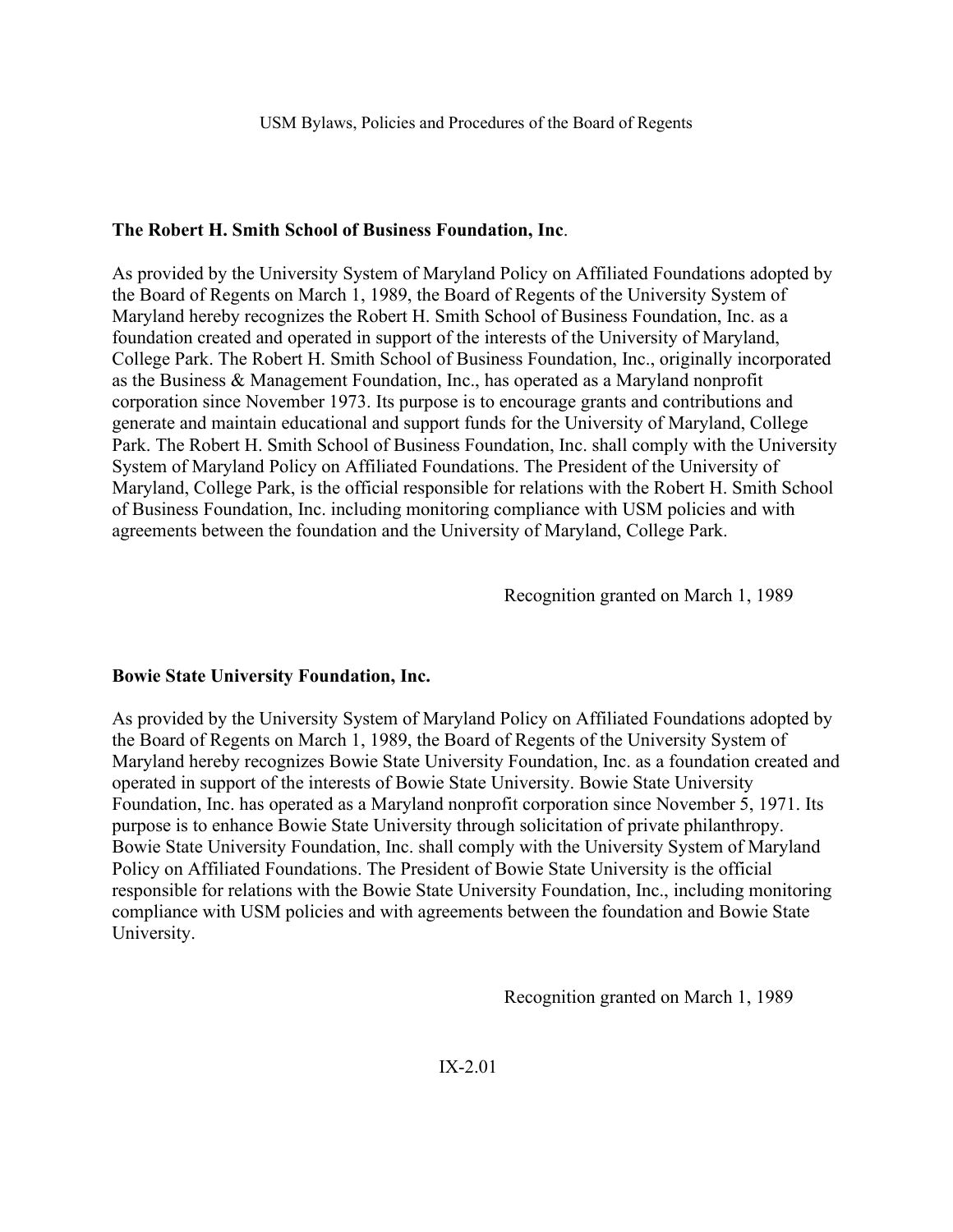## **Towson University Foundation, Inc.**

As provided by the University System of Maryland Policy on Affiliated Foundations adopted by the Board of Regents on March 1, 1989, the Board of Regents of the University System of Maryland hereby recognizes Towson University Foundation, Inc. as a foundation created and operated in support of the interests of Towson University. The Towson University Foundation, Inc., originally incorporated as the Towson State University Foundation, Inc., has operated as a Maryland nonprofit corporation since December 14, 1970. Its purpose is to serve as the authoritative body to coordinate fund-raising activities carried out by the University. With this authority comes the responsibility of the foundation board to actively pursue gifts from all regular constituents for purposes and priority needs as established through the Office of the President of Towson University. Towson University Foundation, Inc. shall comply with the University System of Maryland Policy on Affiliated Foundations. The President of Towson University is the official responsible for relations with the Towson University Foundation, Inc., including monitoring compliance with USM policies and with agreements between the foundation and Towson University.

Recognition granted on March 1, 1989

# **Frostburg State University Foundation, Inc.**

As provided by the University System of Maryland Policy on Affiliated Foundations adopted by the Board of Regents on March 1, 1989, the Board of Regents of the University System of Maryland hereby recognizes Frostburg State University Foundation, Inc. as a foundation created and operated in support of the interests of Frostburg State University. Frostburg State University Foundation, Inc. has operated as a Maryland nonprofit corporation since 1970. Its purpose is to advance the goals and purposes of Frostburg State University through private gifts and support. Frostburg State University Foundation, Inc. shall comply with the University System of Maryland Policy on Affiliated Foundations. The President of Frostburg State University is the official responsible for relations with the Frostburg State University Foundation, Inc., including monitoring compliance with USM policies and with agreements between the foundation and Frostburg State University.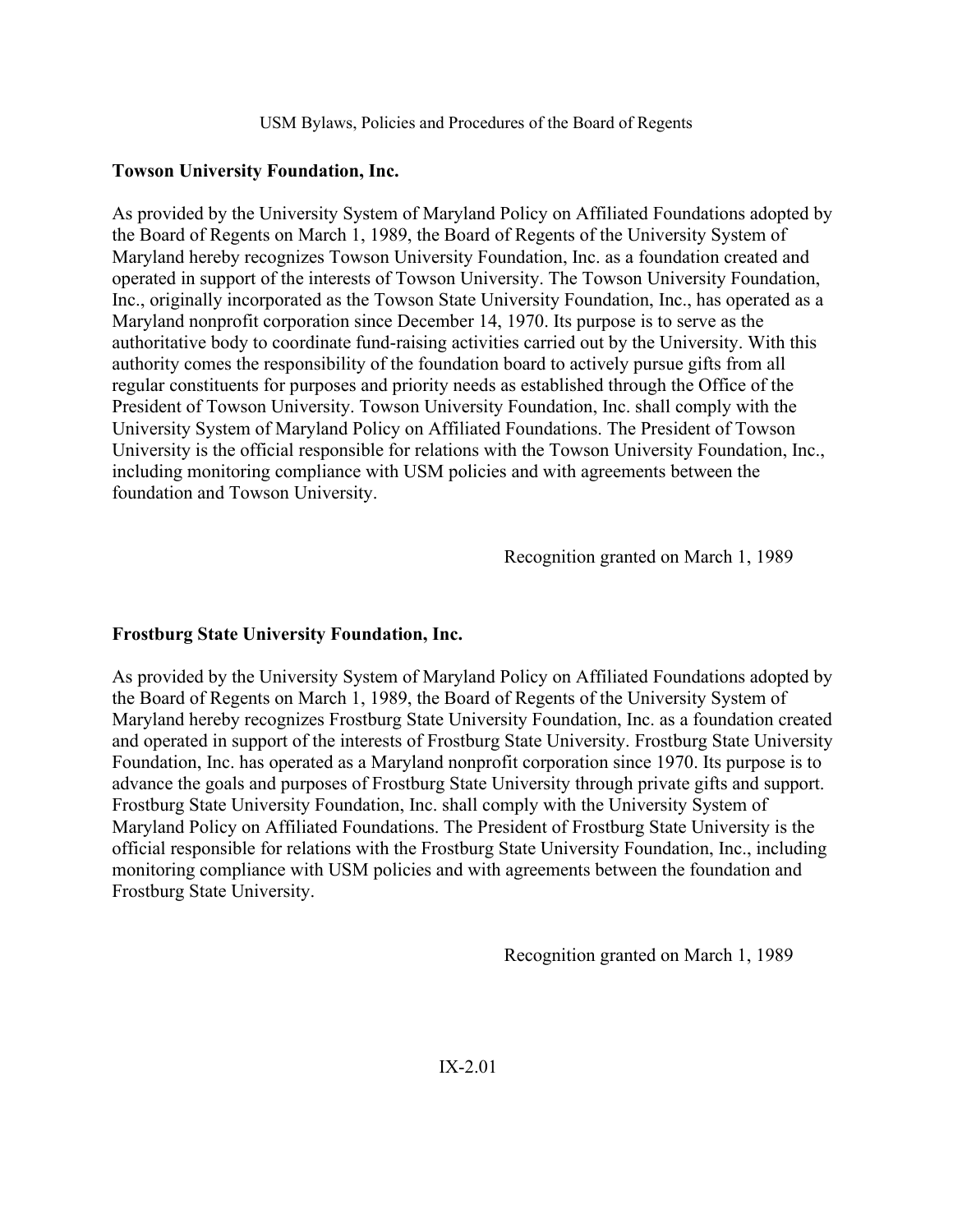# **Coppin State College Development Foundation, Inc.**

As provided by the University System of Maryland Policy on Affiliated Foundations adopted by the Board of Regents on March 1, 1989, the Board of Regents of the University System of Maryland hereby recognizes Coppin State College Development Foundation, Inc. as a foundation created and operated in support of the interests of Coppin State College. Coppin State College Development Foundation, Inc. has operated as a Maryland nonprofit corporation since March 9, 1971. Its purpose is to foster and promote the growth, progress and general welfare of Coppin State College. Coppin State College Development Foundation, Inc. shall comply with the University System of Maryland Policy on Affiliated Foundations. The President of Coppin State College is the official responsible for relations with the Coppin State College Development Foundation, Inc., including monitoring compliance with USM policies and with agreements between the foundation and Coppin State College.

Recognition granted on March 1, 1989

## **University of Baltimore Educational Foundation, Inc.**

As provided by the University System of Maryland Policy on Affiliated Foundations adopted by the Board of Regents on March 1, 1989, the Board of Regents of the University System of Maryland hereby recognizes the University of Baltimore Educational Foundation, Inc. as a foundation created and operated in support of the interests of the University of Baltimore. The University of Baltimore Educational Foundation, Inc. has operated as a Maryland nonprofit corporation since June 19, 1969. Its purpose is to college, solicit, and receive from any person, firm, or corporation by gift, conveyance, transfer, settlement, bequest, devise, or in any other manner, any and all kinds of property, real, personal, or mixed, and to manage, invest, and reinvest the same, exclusively for the benefit of the University of Baltimore. The University of Baltimore Educational Foundation, Inc. shall comply with the University System of Maryland Policy on Affiliated Foundations. The President of the University of Baltimore is the official responsible for relations with the University of Baltimore Educational Foundation, Inc. including monitoring compliance with USM policies and with agreements between the foundation and the University of Baltimore.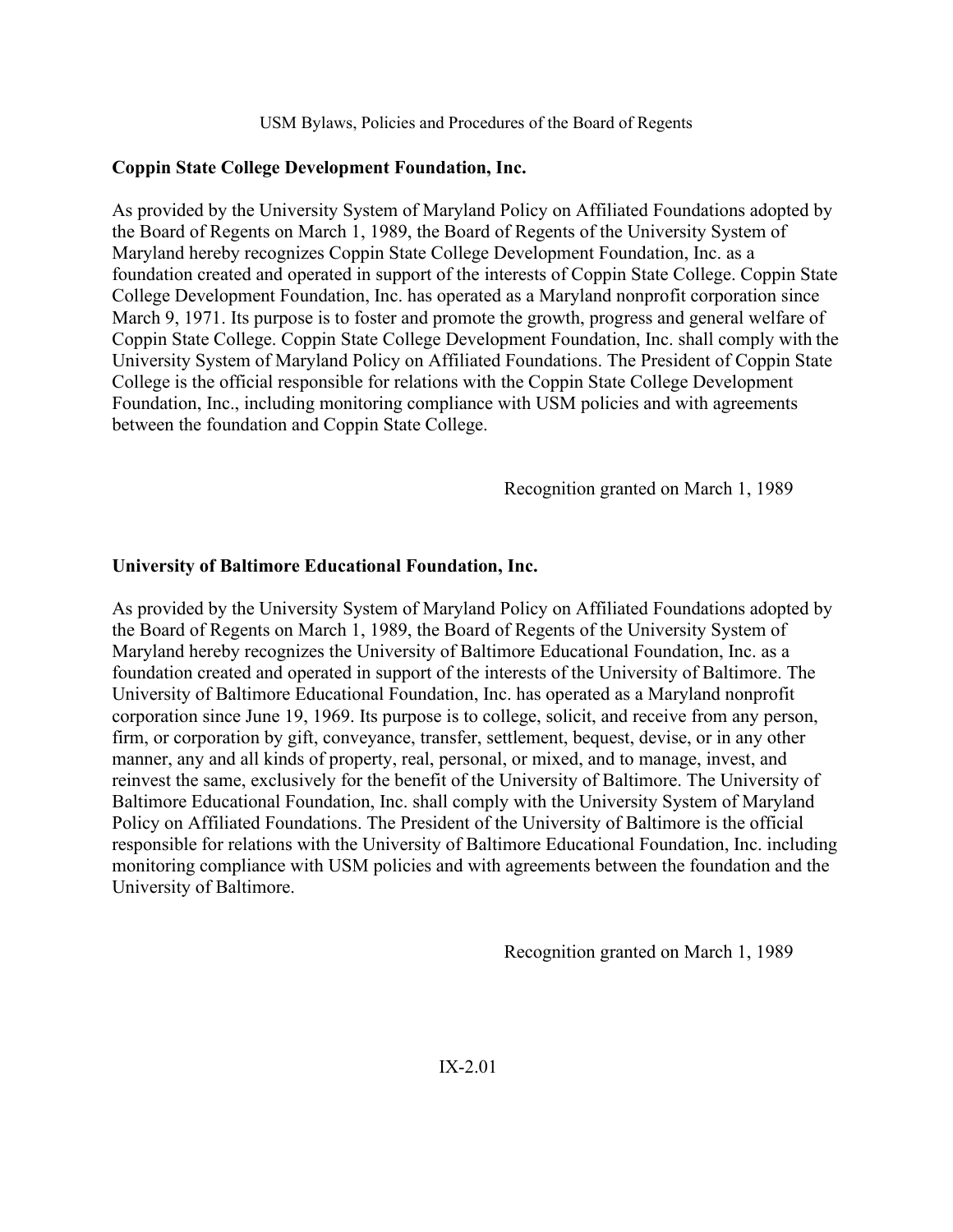## **Salisbury State University Foundation, Inc.**

As provided by the University System of Maryland Policy on Affiliated Foundations adopted by the Board of Regents on March 1, 1989, the Board of Regents of the University System of Maryland hereby recognizes Salisbury State University Foundation, Inc. as a foundation created and operated in support of the interests of Salisbury State University. Salisbury State University Foundation, Inc. has operated as a Maryland nonprofit corporation since September 28, 1979. Its purpose is to foster, encourage, and enrich the educational programs, the athletic activities, the granting of scholarships and/or grants and the establishment and maintenance of projects for the use and betterment of Salisbury State University. Salisbury State University Foundation, Inc. shall comply with the University System of Maryland Policy on Affiliated Foundations. The President of Salisbury State University is the official responsible for relations with the Salisbury State University Foundation, Inc., including monitoring compliance with USM policies and with agreements between the foundation and Salisbury State University.

Recognition granted on March 1, 1989

## **The Maryland 4-H Club Foundation, Inc.**

As provided by the University System of Maryland Policy on Affiliated Foundations adopted by the Board of Regents on March 1, 1989, the Board of Regents of the University System of Maryland hereby recognizes The Maryland 4-H Club Foundation, Inc. as a foundation created and operated in support of the interests of the Maryland Cooperative Extension Service, which is associated with the College of Agricultural and Natural Sciences at the University of Maryland, College Park. The Maryland 4-H Club Foundation, Inc. has operated as a Maryland nonprofit corporation since 1958. Its purpose is to provide support to the University of Maryland Cooperative Extension Service 4-H Program. The Maryland 4-H Club Foundation, Inc. shall comply with the University System of Maryland Policy on Affiliated Foundations**.** The President of the University of Maryland, College Park, is the official responsible for relations with The Maryland 4-H Club Foundation, Inc., including monitoring compliance with USM policies and with agreements between the foundation and the University of Maryland, College Park.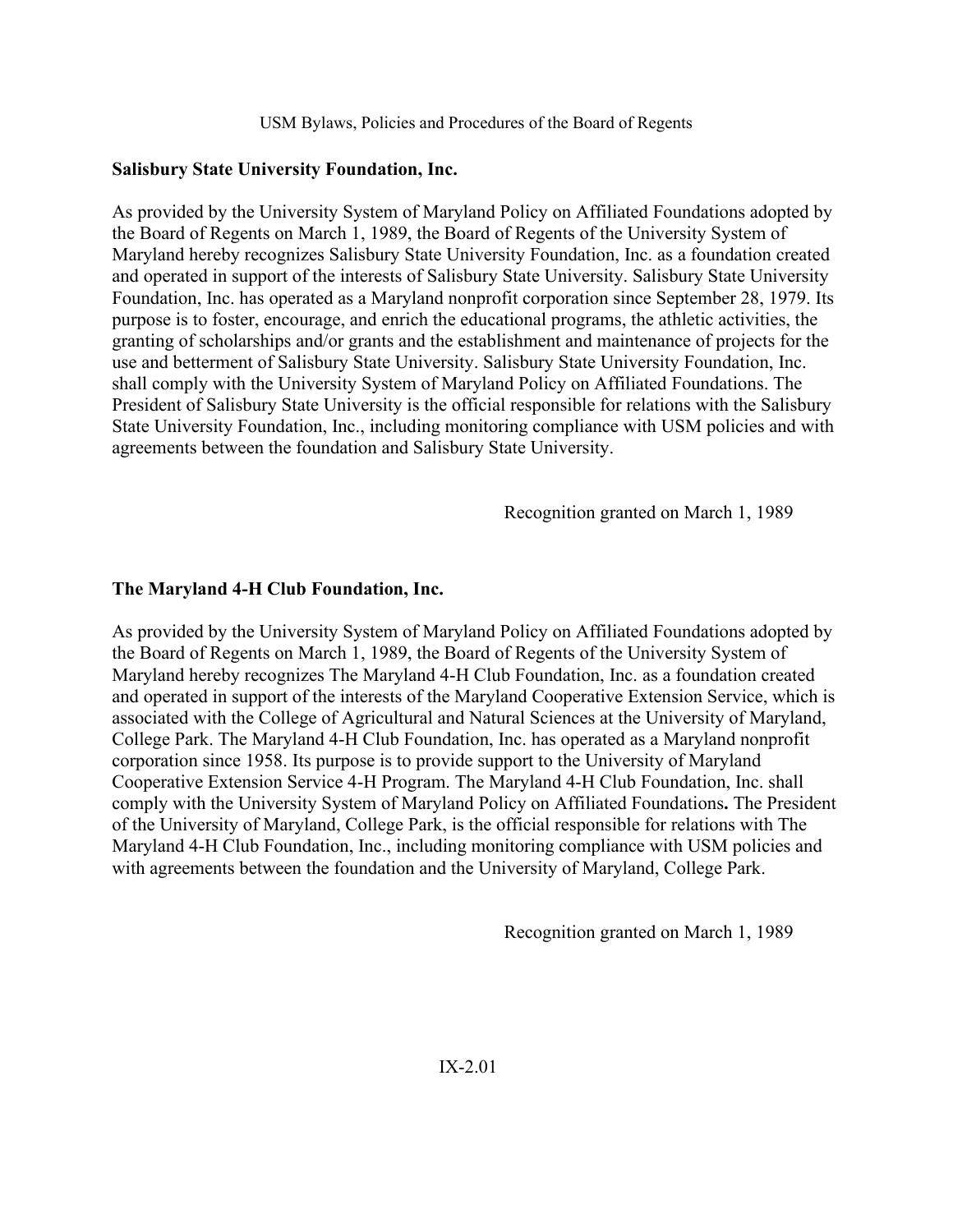#### **The University of Maryland Foundation, Inc.**

As provided by the University System of Maryland Policy on Affiliated Foundations adopted by the Board of Regents on March 1, 1989, the Board of Regents of the University System of Maryland hereby recognizes The University of Maryland Foundation, Inc. as a foundation created and operated in support of the interests of the University System of Maryland. The University of Maryland Foundation, Inc. has operated as a Maryland nonprofit corporation since August 4, 1978. Its purpose is to receive, hold, invest, manage, use, dispose of and administer property of all kinds, whether given absolutely or in trust, or by way of agency or otherwise for the benefit of the University System of Maryland or for all of the activities that may be conducted by components of the System or the Medical System. The University of Maryland Foundation, Inc. shall comply with the University System of Maryland Policy on Affiliated Foundations. The Chancellor of the University System of Maryland is the official responsible for relations with The University of Maryland Foundation, Inc., including monitoring compliance with USM policies and with agreements between the foundation and the University System of Maryland.

Recognition granted on March 1, 1989

## **The University of Maryland College Park Foundation, Inc**.

As provided by the University System of Maryland Policy on Affiliated Foundations adopted by the Board of Regents on March 1, 1989, the Board of Regents of the University System of Maryland hereby recognizes The University of Maryland College Park Foundation, Inc., as a foundation created and operated in support of the interests of the University of Maryland, College Park. The University of Maryland College Park Foundation, Inc. has operated as a Maryland nonprofit corporation since August 17, 1999. Its purpose is to receive, hold, invest, manage, use, dispose of, and administer property and assets for the benefit of the University for the educational support activities that may be conducted by the University of Maryland, College Park. The University of Maryland College Park Foundation, Inc., shall comply with the University System of Maryland Policy on Affiliated Foundations. The President of the University of Maryland, College Park, is the official responsible for relations with **t**he University of Maryland College Park Foundation, Inc., including monitoring compliance with USM policies and with agreements between the foundation and the University of Maryland, College Park.

Recognition granted on July 7, 2000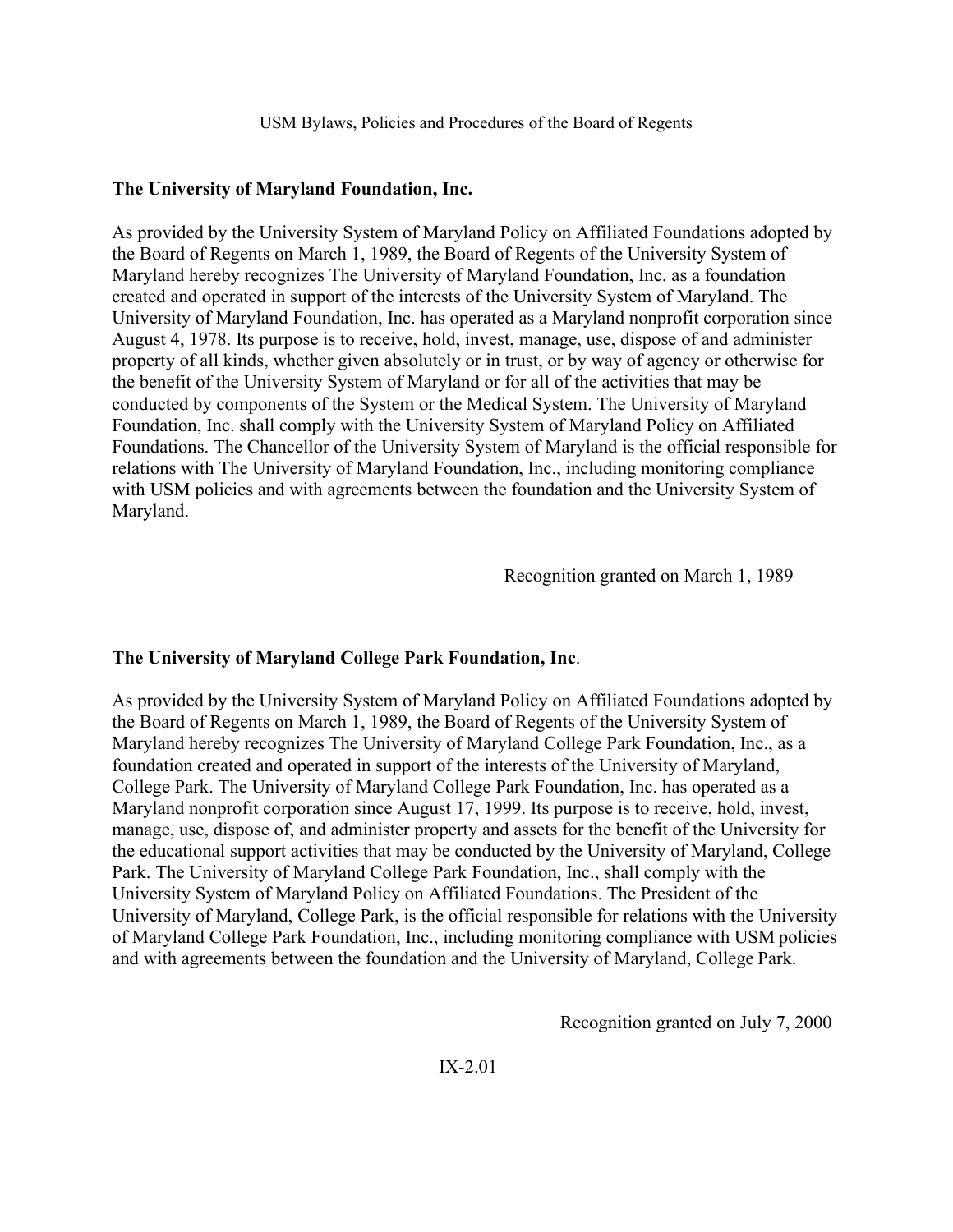# **The University of Maryland Baltimore Foundation, Inc**.

As provided by the University System of Maryland Policy on Affiliated Foundations adopted by the Board of Regents on March 1, 1989, the Board of Regents of the University System of Maryland hereby recognizes The University of Maryland Baltimore Foundation, Inc., as a foundation created and operated in support of the interests of the University of Maryland, Baltimore. The University of Maryland Baltimore Foundation, Inc. has operated as a Maryland nonprofit corporation since July 13, 1999. Its purpose are to facilitate fund-raising programs and contributions from private sources to foster and promote the general welfare of the University of Maryland, Baltimore or one of its components; and to engage in activities to further the educational, research or service mission of the University of Maryland, Baltimore. The University of Maryland Baltimore Foundation, Inc. shall comply with the University System of Maryland Policy on Affiliated Foundations. The President of the University of Maryland, Baltimore, is the official responsible for relations with the University of Maryland Baltimore Foundation, Inc., including monitoring compliance with USM policies and with agreements between the foundation and the University of Maryland, Baltimore.

Recognition granted on July 7, 2000

# **The Ward Foundation, Inc.**

As provided by the University System of Maryland Policy on Affiliated Foundations adopted by the Board of Regents on October 27, 2000, the Board of Regents of the University System of Maryland hereby recognizes The Ward Foundation, Inc., as a foundation created and operated in support of the interests of Salisbury University. The Ward Foundation, Inc. is a voluntary, notfor-profit organization dedicated to perpetuating and promoting wildfowl carving and art. It was established in 1968 as a non-stock corporation under the laws of Maryland. The Ward Foundation, Inc. shall comply with the University System of Maryland Policy on Affiliated Foundations. The President of Salisbury University is the official responsible for relations with The Ward Foundation, Inc., including monitoring compliance with USM policies and with agreements between the foundation and Salisbury University.

Recognition granted on October 27, 2000